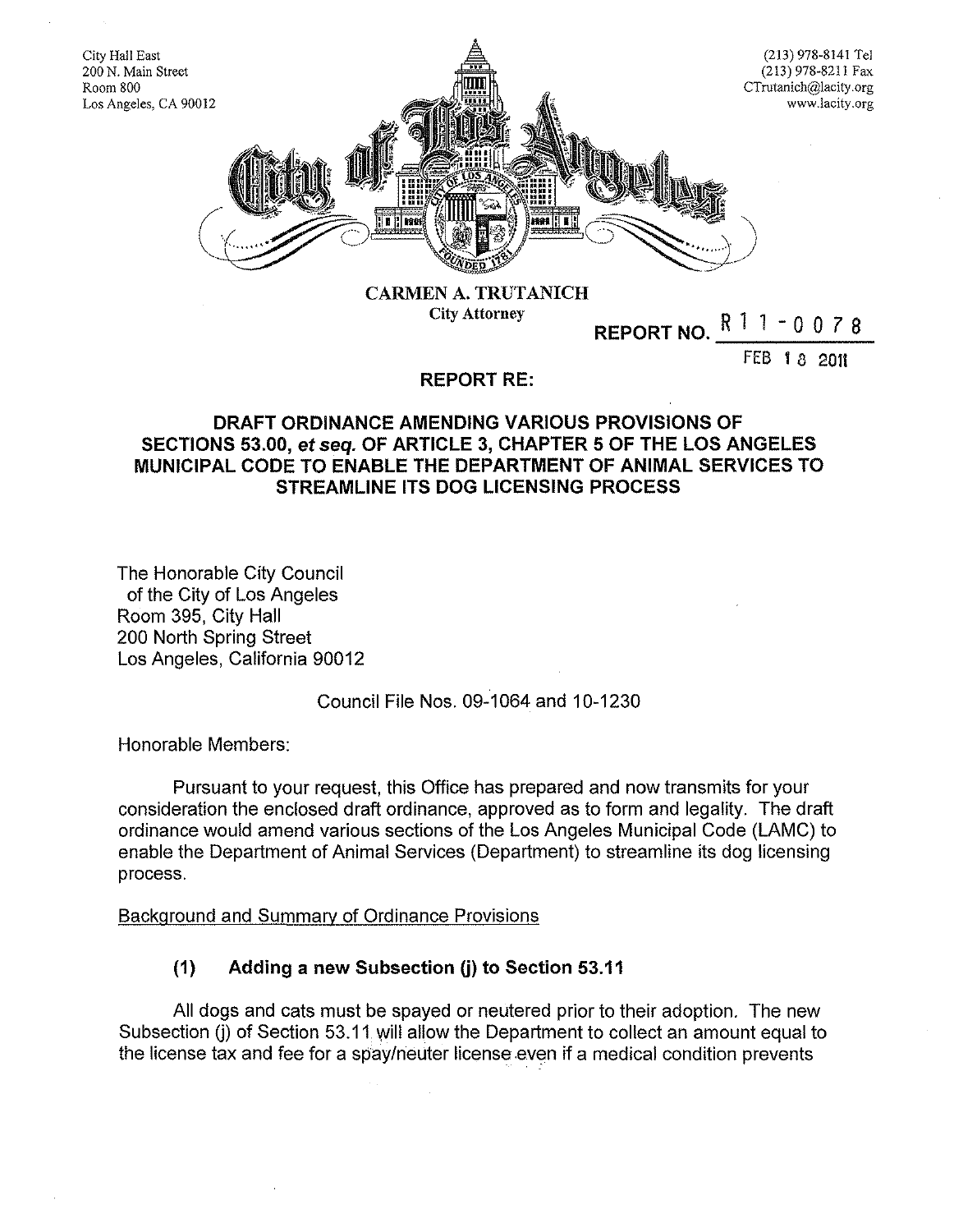the dog from being spayed or neutered at the time of adoption. This will eliminate the additional step of collecting the license costs following receipt of proof of sterilization. The Department will continue its practice to enter into an agreement called the Animal Medical Advice Form, or Form D-300, requiring the new owner to spay or neuter the animal as soon as it is medically feasible. The license will not be valid until the Department receives acceptable proof that the dog has been spayed or neutered.

# **(2) Amending Section 53.13**

Section 53.13 is modified by deleting the phrase "accruing up to the time of such redemption" at the end of paragraphs (a) and (b). The Department seeks this change due to concerns that some dog owners walk away and abandon their dogs when the redemption cost is too high. The proposed modification will not eliminate the requirement that the owner obtain a current dog license and pay other fees and charges in connection with the redemption.

### **(3) Amending Section 53.15 (a)**

Amendments to the second paragraph of Section 53.15 (a) will allow owners to purchase dog licenses for one, two or three years, and will allow the Department to offer a \$5.00 discount for a three year license. The initial dog license will continue to be issued for one year, as the initial or primary rabies immunization, which is administered to dogs between the ages of four months and 12 months, is effective for only one year. Subsequent vaccinations are good for three years.<sup>1</sup>

Amendments to the third paragraph of Section 53.15 (a) will allow the Department to issue a dog license with a retroactive start date so that it expires at the same time as the expiration date of the anti-rabies vaccination consistent with California Health & Safety Code Section 121690, which requires that the anti-rabies vaccination be in force for a license to be valid. The license cost will not be prorated. The expiration dates of subsequent licenses will then be in keeping with the expiration dates of subsequent anti-rabies vaccinations. This change will eliminate the necessity of mailing thousands of letters annually to notify dog owners that their license is invalid because their anti-rabies vaccination has expired.

The modification to the last paragraph of Section 53.15 (a) will allow the General Manager to accept satisfactory evidence of sterilization consistent with State law when State law is changed to permit proof of sterilization by facsimile or electronic copies. Currently, California Food & Agricultural Code Section 30804.5 requires that a copy of the spay/neuter certificate is to be signed by a veterinarian and presented to the Department before the Department may issue a license at a reduced cost for a dog that has been spayed or neutered.

<sup>1</sup> California Code of Regulations, Section 2606.4 (b)(1) and (3) and Section 2606.4 (b)(3).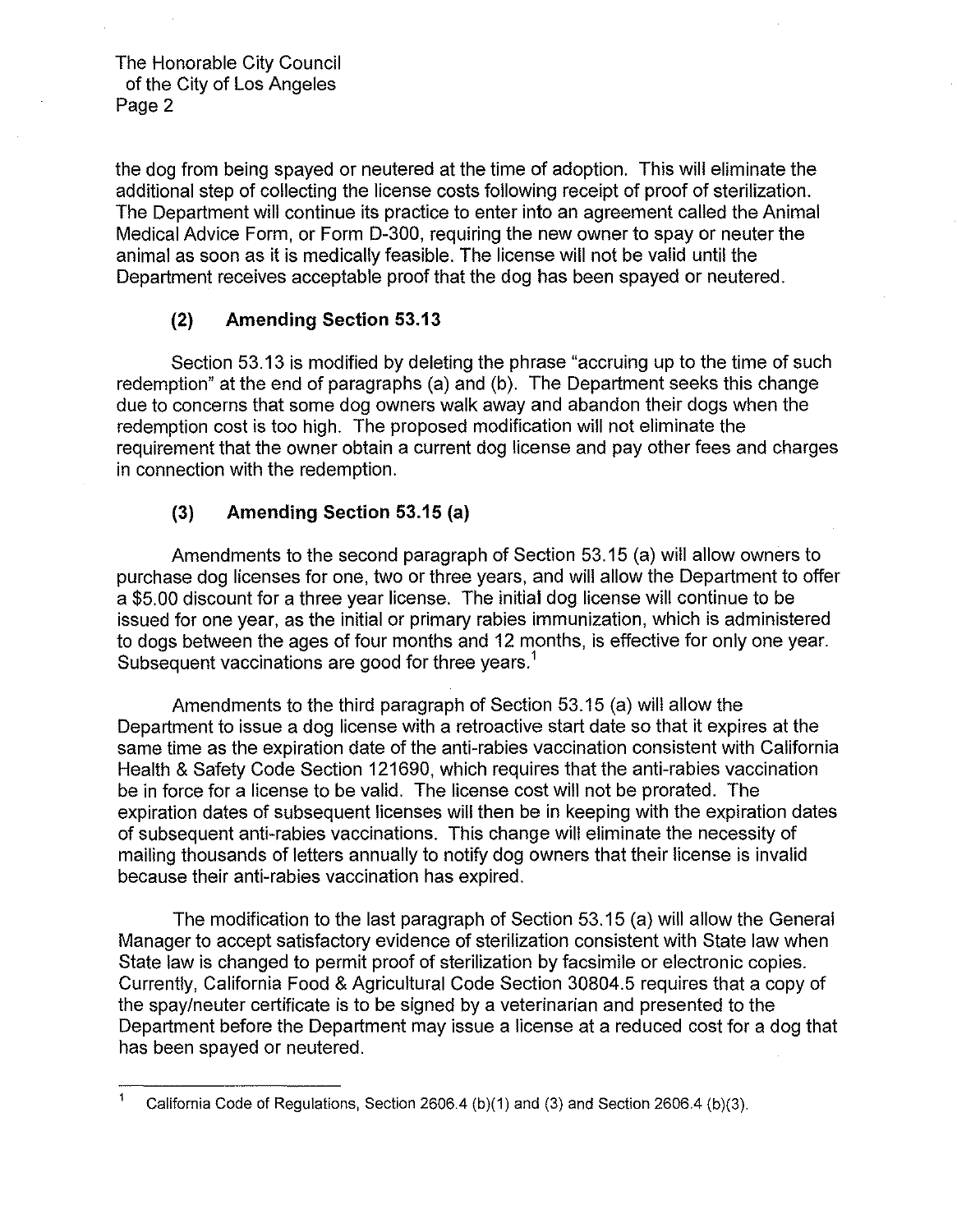# **(4) Amending Section 53.15** (d)

Section 53.15 (d) has been modified to reflect the recent change to State law enacted by the passage of AB 2689, on July 6, 2010, which added language to California Health & Safety Code Section 121690 (b) allowing a city or county to determine the proof it would accept of a dog's anti-rabies vaccination, including but not limited to electronic transmission or facsimile.

The changes to Section 53.15 (d) will allow the Department to accept electronic or facsimile proof of an anti-rabies vaccination in lieu of an original certificate, which will assist the Department in implementing an online licensing process. Prior to the passage of AB 2689, California Code of Regulations Section 2606.4 (a)(1) and (2) required an anti-rabies vaccination certificate bearing the authorized signature of a veterinarian to be presented to the Department in order for a license to be issued.

The ordinance also deletes language which prohibited a license from being issued for any dog whose anti-rabies vaccination would have provided immunization for less than 60 days from the date of issuance of the license. In lieu thereof, the Department will now be able to issue the license retroactively or extend the license expiration date and charge a prorated amount, so that both the anti-rabies vaccination and the license expire on the same date.

#### **(5) Amending Section 53.15 (f)**

The amendments to Section 53.15 (f) replace the free license for a sterilized dog owned by a very low income person who is 62 years of age or older or a disabled person, with a license that is discounted 50%. The amendment also deletes the provision that allows the dog to be sterilized within 90 days and instead, allows a discounted license to be issued only after the dog has been spayed or neutered.

The very low income language is amended by deleting reference to a family of two persons and the specific dollar amount in place at the time the section was first enacted in 1986. The amendment retains the reference to the annual figures published by the United States Department of Housing and Urban Development. The definition of "disabled" also is updated by referencing the definition promulgated by the California Fair Employment and Housing Act or by the United States Department of Labor.

#### **(6) Adding Subsection (g) to Section 53.15- Puppy Certificate**

The Department would like to license dogs under the age of four months. However, California Code of Regulations Section 2606.4 (a)(1) prohibits a license from being issued until a dog is immunized against rabies. The minimum age for rabies immunization is four months of age.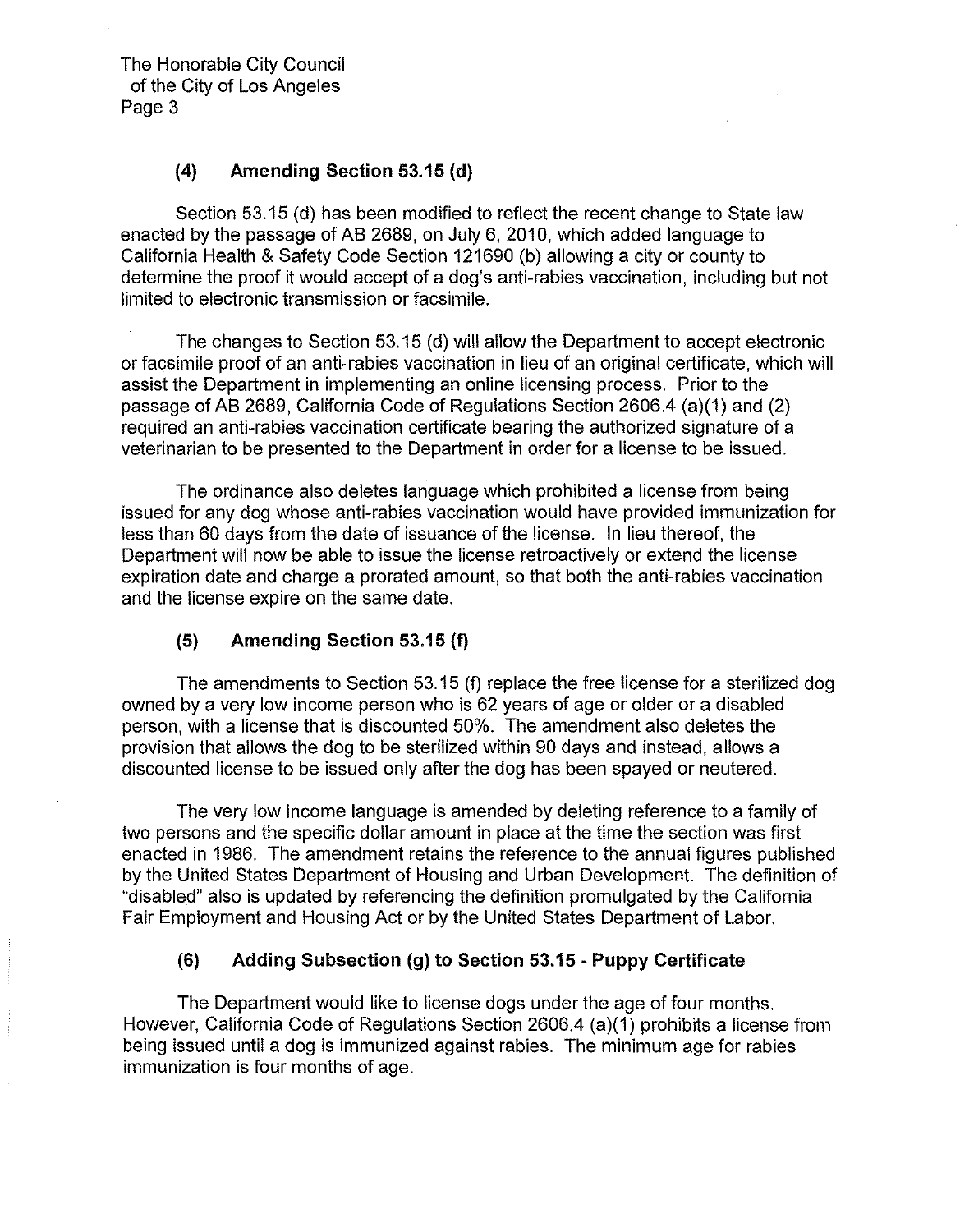The new Subsection (g) will permit the Department to issue a "puppy certificate" for a dog under the age of four months at the time of adoption from an animal shelter and collect a fee equal to the cost of a license for a spayed or neutered dog even though the dog has not received an anti-rabies shot and even if it has not been spayed or neutered. This is modeled after the "young dog certificate" program utilized by San Francisco for dogs between two and four months of age adopted from animal shelters. Within 45 days after the dog attains the age of four months, the owner can present proof of rabies vaccination and the fee will be applied as full payment for the dog license consistent with California Code of Regulations, Section 2606.4 (b)(2) which requires proof of a rabies vaccination before the issuance of the dog license. The Department can also choose to enlarge the program and issue puppy certificates to owners of dogs under the age of four months, even if the dog was not adopted from the Department.

# **(7) Adding Subsection (h) to Section 53.15- Late Fees**

As part of the ability to effectively enforce licensing, including online licensing, Section 53.15 (h) will reduce the current \$500 late fee found in Section 53.15.3 if the dog license costs are not paid within 45 days after the fees are due, to \$20.00 for a sterilized dog and to \$100.00 for an unsterilized dog if the dog license tax and fee are not paid within 30 days of the due date. Although this amounts to a 1 00% penalty of the underlying cost of a license, it is lower than the \$500 penalty it replaces and the Department believes it will result in a higher collection rate, as the \$500 penalty was rarely if ever collected.

In addition, a \$25.00 field collection fee will be assessed when the license tax and fee are collected at the dog owner's property following a notice to pay by the Department.

# **(8) Adding Subsection (i) to Section 53.15- Collection of Intact Fees**

The new Subsection (i) permits the Department to collect a fee equal to the license tax and fee for any dog that has not been spayed or neutered when the owner claims that the dog meets one of the exemptions in Section 53.15.2 (b) but needs time to assemble the proof. The dog owner will be permitted to enter into an agreement with the Department and will have 60 days to provide proof of exemption or have the dog spayed or neutered. Failure to provide the required proof of exemption or sterilization within the 60 days will subject the dog owner or custodian to the penalties enumerated in Section 53.15.2 (b)(7). The license shall not be considered valid until satisfactory proof is provided to the Department. No portion of the license tax or fee shall be refunded in the event the dog is spayed or neutered thereafter.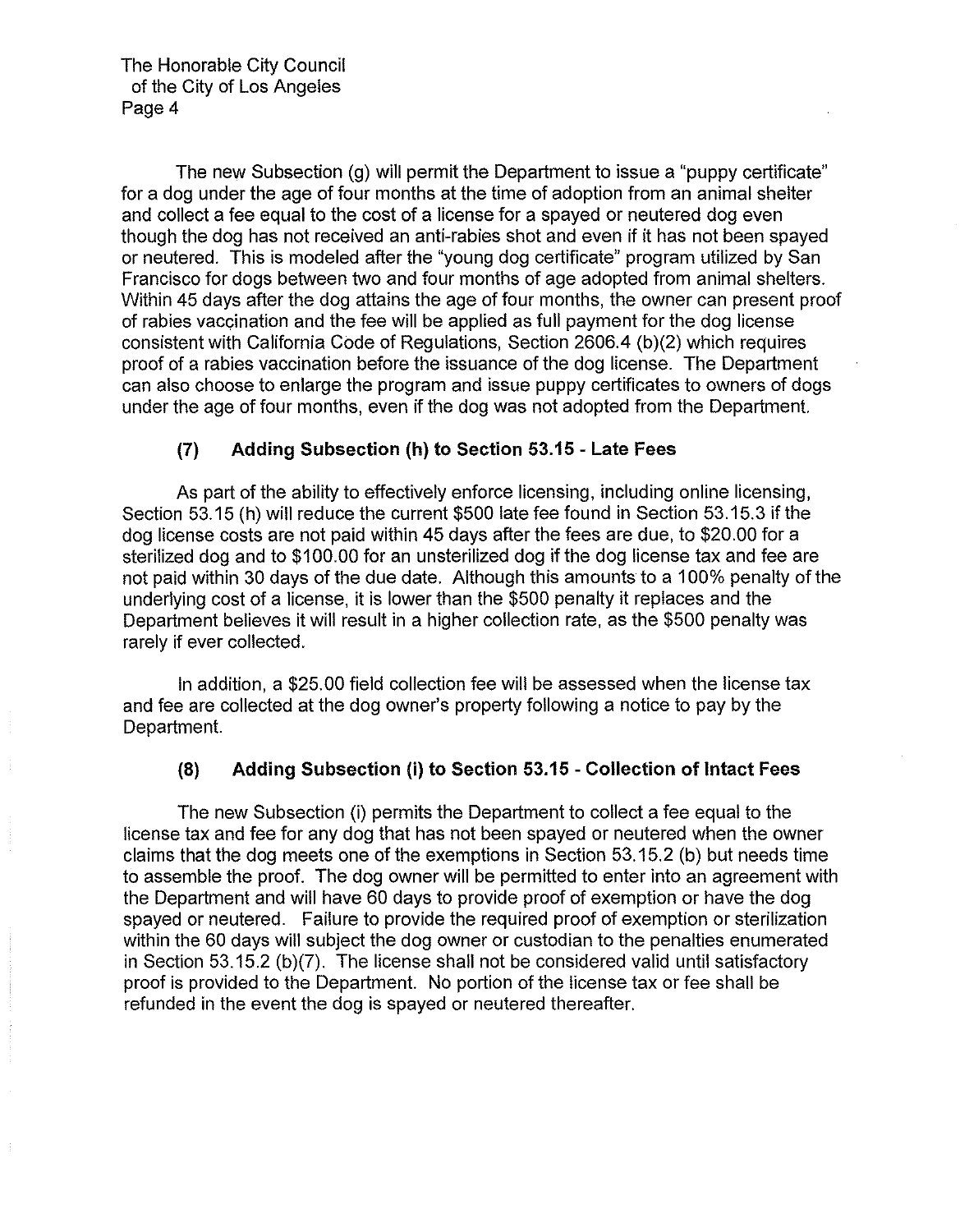# **(9) Amending Section 53.15.3- Failure to Obtain or Renew a Dog license**

The \$500.00 penalty for failure to obtain or renew a dog license is being deleted since, as noted in Controller audits, it has rarely if ever been collected. The Department believes that collecting the \$500.00 penalty would entail a cumbersome, timeconsuming effort on the part of staff. It is therefore being replaced by the smaller penalties established in Section 53.15 (h), above, equal to 100% of the license tax and fee.

Also added is new language that subjects the owner or custodian to a criminal citation or civil penalty for failure to obtain or renew the license within 45 days. The amount of the penalty will be \$250 for the first offense, \$500 for the second offense and \$1,000 for the third offense, consistent with the penalties in the draft administrative citation ordinance. Existing language permitting the violation to be prosecuted as a misdemeanor remains.

# **(10) Amending Section 53.15.4- License Applications and Sales**

Presently, the Department may authorize a licensed veterinarian to distribute dog license applications and receive a fee not to exceed \$2.00 for each application processed and license issued by the Department. The ordinance would expand the list of organizations that the Department may authorize to distribute licenses for a fee to include pet hospitals, pet stores, licensed kennels or any persons engaged in the business of breeding, selling or otherwise transferring the ownership of dogs. In addition, Subsection (b) will authorize the Department to enter into agreements with these organizations to permit the sale of dog licenses and establish the conditions of the sales. The amount to be paid to distribute or sell licenses will not exceed \$2.00 unless increased by the Board of Animal Services Commissioners and the City Council.

# **(11) Deleting Section 53.16**

Section 53.16 is repealed. Section 63.16 required each dog license to be signed by the City Clerk and countersigned by the Controller, and appointed all members of the Department to be Deputy City Clerks for the purpose of issuing a license.

# **(12) Amending Section 53.27**

Dog hospitals, pet shops and any person engaged in the business of breeding or selling dogs must notify the Department in writing with the name of the person to whom the dog has been sold or transferred within five days of the sale. The ordinance adds the requirement that the seller shall also furnish the Department with the person's address, telephone number and an e-mail address, if known.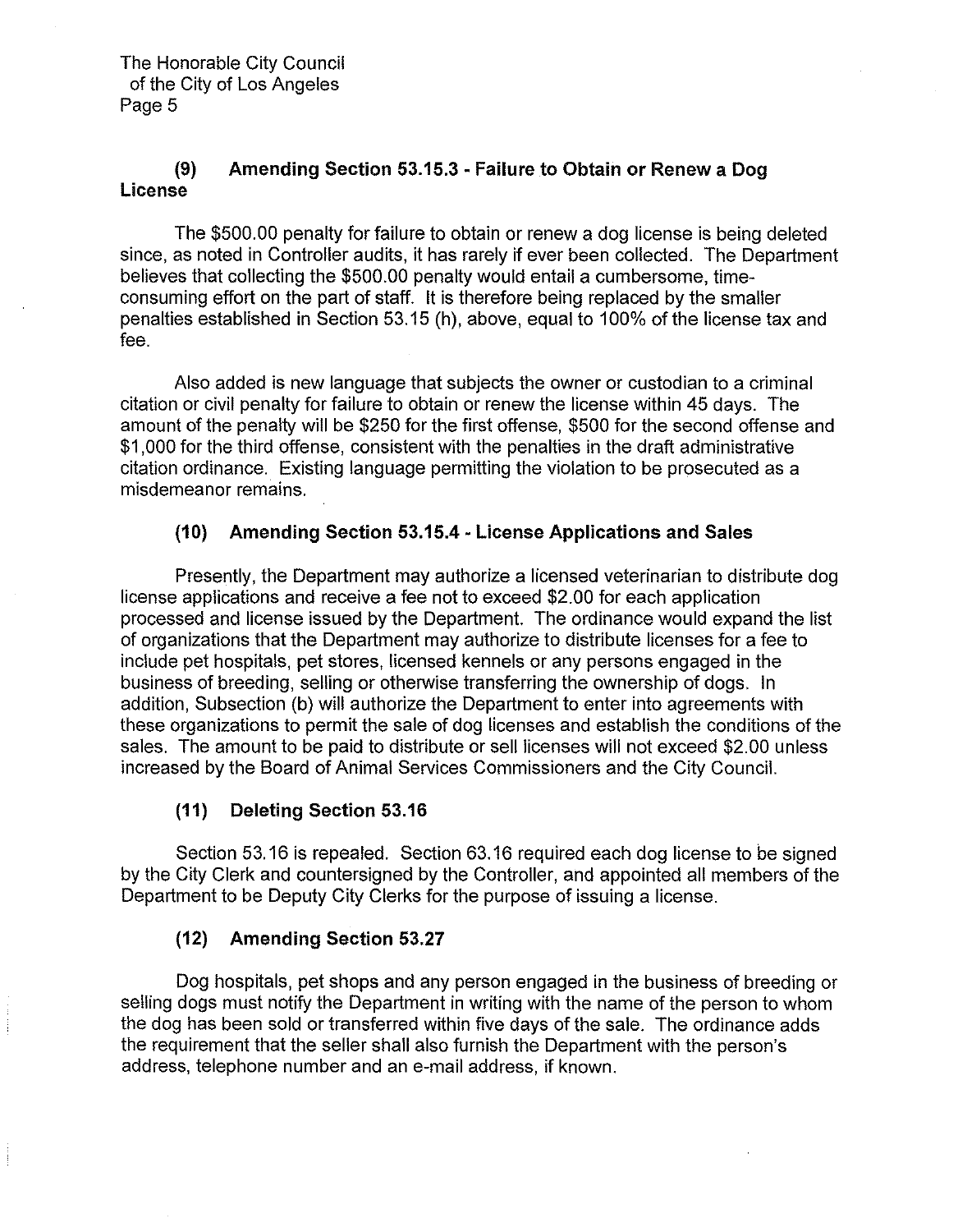#### **(13) Amending Section 53.53**

The amendment will permit a veterinarian to present a copy of the vaccination certificate in a form prescribed by the Department and forward the information by electronic transmission or facsimile, consistent with AB2689, enacted on July 6, 2010, which amends Section 121690 of the California Health & Safety Code. Currently, Section 53.53 requires veterinarians to sign the certificate in triplicate.

#### **(14) Amending Section 53.54**

Section 53.54 requires an owner or any person having custody of a dog or cat, to retain a copy of the vaccination certificate. The language has been updated consistent with recently enacted State law, to require the owner or custodian to retain a copy of the certificate or other proof of vaccination in a form acceptable to the Department and adds the requirement that the owner or custodian also retain proof of sterilization.

#### Approval History

The Board of Animal Services Commissioners on April 27, 2010, approved additional amendments such as late fees and deleting the \$500 penalty, offering a 50% discount instead of a free license for disabled persons or low income seniors and granting a \$5.00 discount for three year licenses. These proposed amendments were approved by your Honorable Public Safety Committee at its meeting on July 26, 2010. The Board also approved a new \$25.00 field collection fee when the license tax and fee are collected at the dog owner's property following a notice to pay by the Department.

#### Fee Notice and Publication

We note that, because this ordinance would impose a new fee, notice of its proposed adoption should be given in accordance with the provisions of California Government Code sections 66018 and 6062a. Those sections of State law require that prior to adoption of a new or increased fee a public hearing be held and notice of that hearing be published in a newspaper with two publications at least five days apart over a ten day period. The notice period begins the first day of publication, and there must be at least five days intervening between the first and the second publications, not counting the dates of publication.

#### Council Rule 38 Referral

A copy of the draft ordinance was sent, pursuant to Council Rule 38 to the Department of Animal Services and the City Clerk, asking that they make any comments that they may have directly to the City Council when you consider this matter.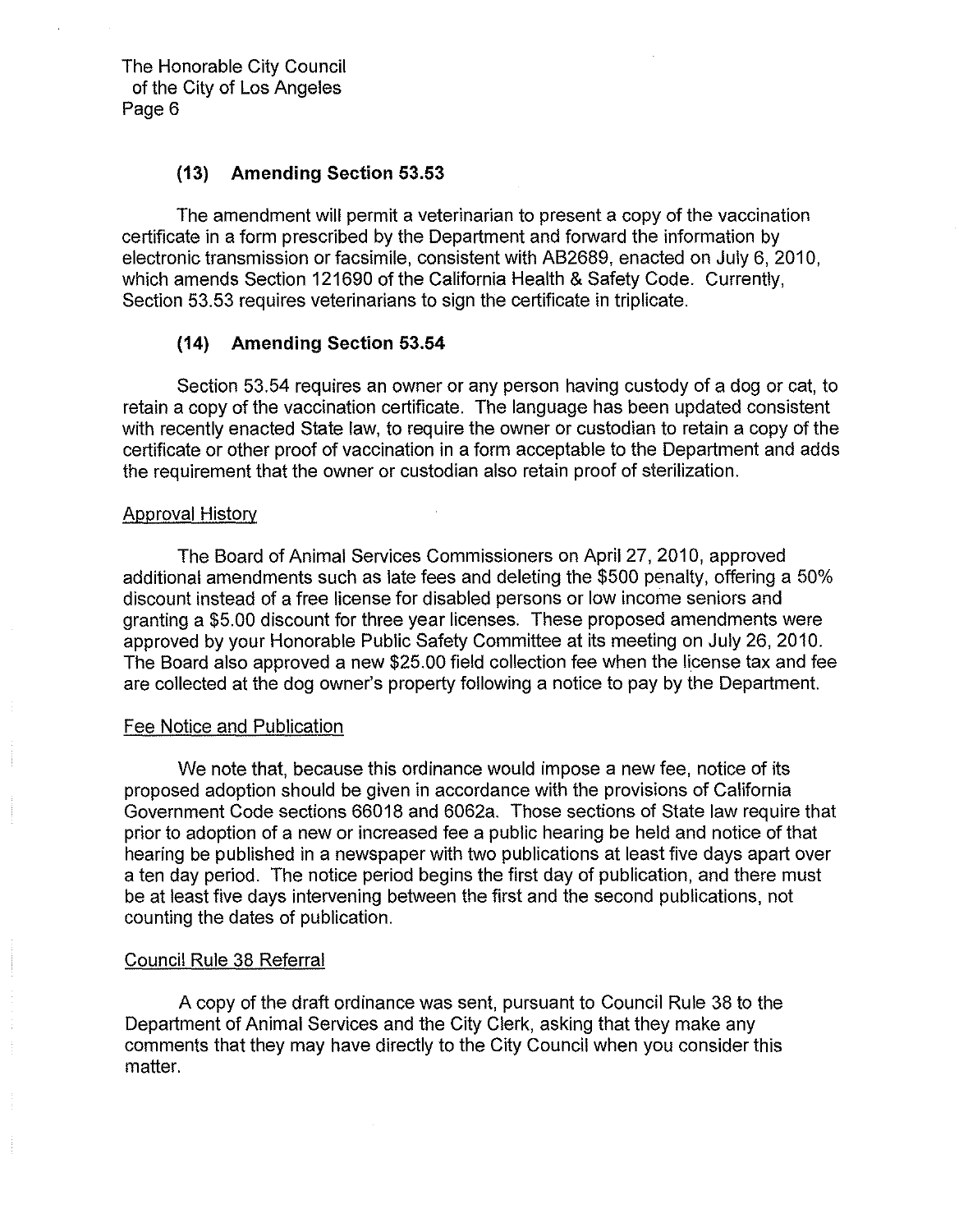If you have any questions regarding this matter, please contact Assistant City Attorney Dov S. Lesel at (213) 978-8154. He or another member of this Office will be present when you consider this matter to answer any questions you may have.

Very truly yours,

CARMEN A. TRUTANICH, City Attorney

 $B_8$  Puler B. Solution

PEDRO B. ECHEVERRIA Chief Assistant City Attorney

PBE:DSL:fa **Transmittal** 

M:\General Counsel (GC)\DOV LESEL\REPORTS TO COUNCIL\AS Ord LAMC 53.00 ONLINE DOG LICENSING, Rpt January 10, 2011.doc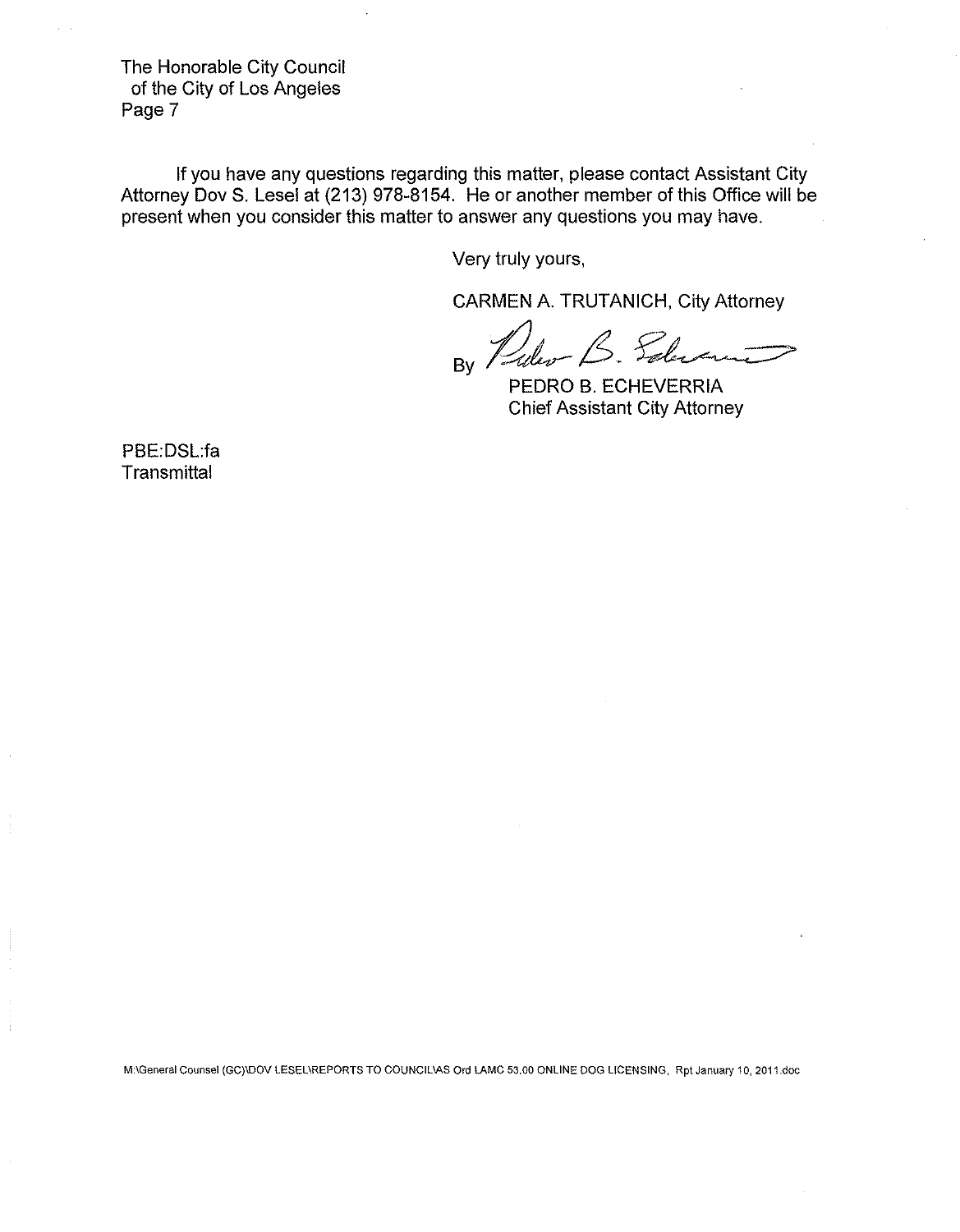#### **ORDINANCE NO.**

Draft ordinance amending Sections 53.11, 53.13, 53.15, 53.15.3, 53.15.4, 53.27, 53.53 and 53.54, and deleting Section 53.16, of Article 3, Chapter 5 of the Los Angeles Municipal Code to streamline the dog licensing process of the Department of Animal Services including the online licensing of dogs and related changes.

#### **THE PEOPLE OF THE CITY OF LOS ANGELES DO ORDAIN AS FOLLOWS:**

Section 1. Subsection (i) is added to Section 53.11 of the Los Angeles Municipal Code to read as follows:

 $(i)$  Any person adopting an impounded dog of any age that has not been spayed or neutered due to a medical condition as determined by the Department shall in addition to and consistent with any other charges imposed by this Article, pay a sterilization deposit and a license tax and fee equal to that for a spayed or neutered dog, and enter into an agreement with the Department to spay or neuter the dog as soon as medically feasible and provide periodic updates and proof of spay/neuter to the Department as required by the agreement. The license shall not be valid until such satisfactory proof of spay or neuter is received by the Department.

Sec. 2. Section 53.13 of the Los Angeles Municipal Code is amended to read as follows:

(a) The owner or person entitled to the custody of any animal taken up and impounded under the provisions of this Article, may, at any time before the sale or disposal thereof as provided in this Article, redeem such animal by paying the Department the fees, charges, and, in the case of dogs which are unlicensed, by paying in addition thereto, the license tax and fee prescribed by this Article.

(b) Notwithstanding any other provision of this Article, a person who has relinquished a stray dog or cat to the Department may, until one hour after public operating hours begin on the first day the animal becomes available for sale and not thereafter, redeem such animal by paying to the Department the fees, charges, and, in case of dogs which are unlicensed, by paying in addition thereto, the license tax and fee prescribed by this Article.

Sec. 3. Subsection (a) of Section 53.15 of the Los Angeles Municipal Code is amended to read as follows:

(a) Any person owning or having custody or control of any dog shall pay a license tax of \$8.50 for each dog over the age of four months. For spayed females or neutered male dogs, or any dog certified by a licensed veterinarian to be incapable of breeding or being bred, the license tax shall be \$3.50. Such license tax shall not apply to any dog kept or maintained exclusively in any licensed dog kennel.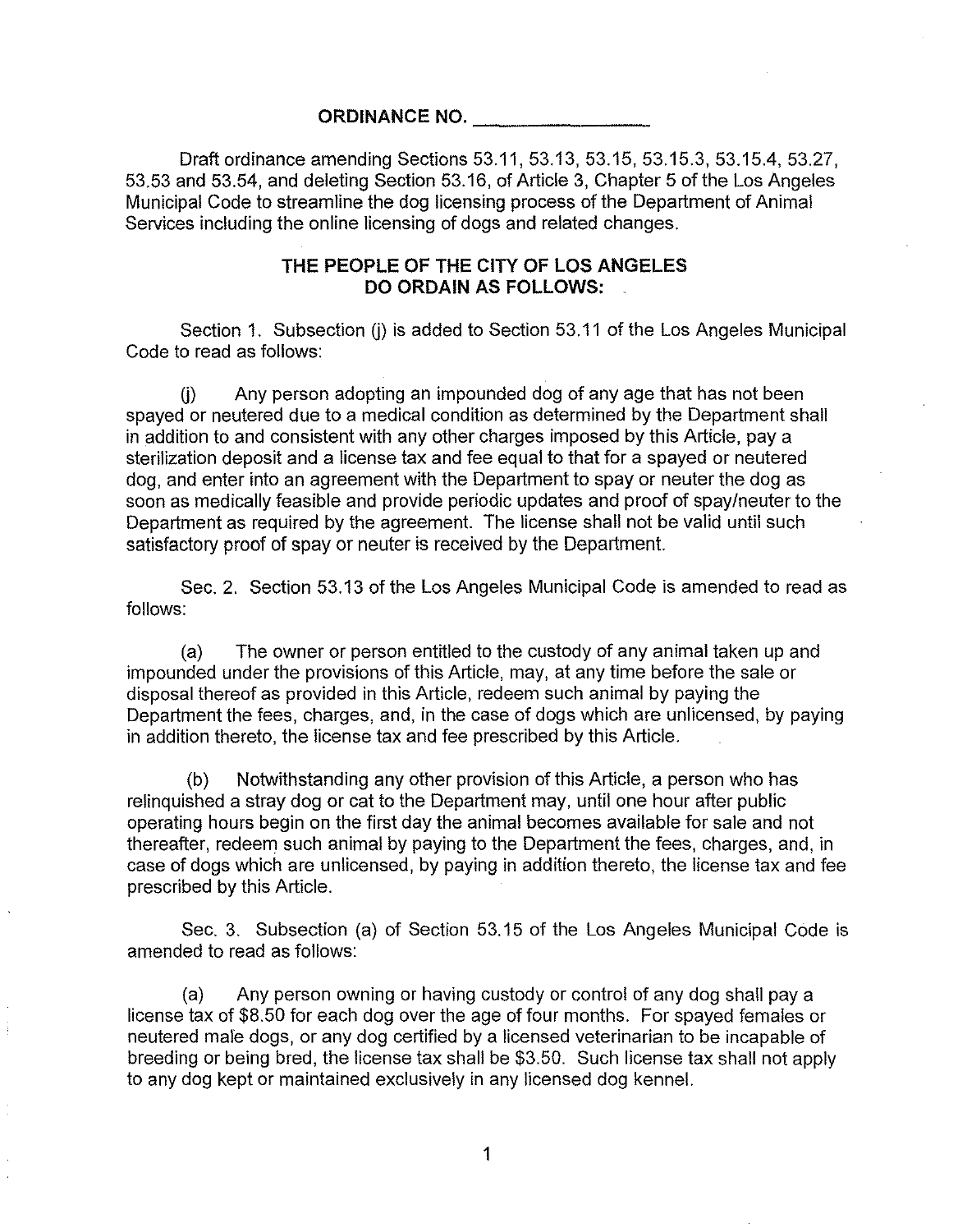The license tax imposed hereunder shall be due and payable by the owner or custodian of such dog upon acquisition of said dog if the dog is four months of age or older, or once the dog reaches the age of four months, or upon expiration of any previously issued license, or upon notification by the Department that any previously issued license has expired and that such license tax is due and payable. Thereafter, except as otherwise permitted herein, such license tax shall become due and payable by such person on the date of expiration of any license previously issued for such dog. License taxes and fees shall be paid annually or every two or three years on or before the expiration date of a previously issued license. A three year license for an altered dog shall be discounted by \$5.00 off the cumulative fee amount due.

The Department is authorized to issue licenses for one, two or three years. The license may have a retroactive start date in order to expire upon the expiration date of the anti-rabies vaccination. The cost of the license shall not be prorated. In the event a license has been previously issued, subsequent licenses shall expire one, two or three years from the date of expiration of such previously issued license. Licenses shall be renewable upon payment of the appropriate license tax. The owner or custodian of a dog may choose the option of paying the license tax for said dog for a period of one, two or three years consistent with State law if such multi-year licenses are offered by the Department.

Upon payment of the license tax, the Department shall issue a license and a metal tag with the number thereof, together with the words **"L.A. Dog License"** plainly inscribed thereon. No portion of the license tax shall be refunded in the event ownership, custody or control of any dog is terminated during the license period or for any other reason.

The metal tag issued with the license shall be a permanent tag and shall be replaced only upon proof of loss or change of ownership.

A written certificate, signed by a licensed veterinarian, containing a full description of such dog as to its breed, color, sex, age and name, and reciting the fact that the female dog has been spayed or the male dog neutered or reciting the reasons why the veterinarian otherwise deems the dog described therein incapable of breeding or being bred, shall be exhibited to the person issuing a license in order to qualify for the lower tax and fee specified herein. The General Manager may accept other satisfactory evidence of spaying or neutering in lieu of such certificate where it is unavailable, or when provided in a manner prescribed by the Department, including but not limited to electronic transmission or facsimile, consistent with State law.

Sec. 4. Subsection (d) of Section 53.15 of the Los Angeles Municipal Code is amended to read as follows:

(d) No license for a dog shall be issued unless the owner shall have paid the applicable license tax provided therefor, and shall have exhibited to an authorized employee of the Department a certificate of anti-rabies vaccination of the dog, signed by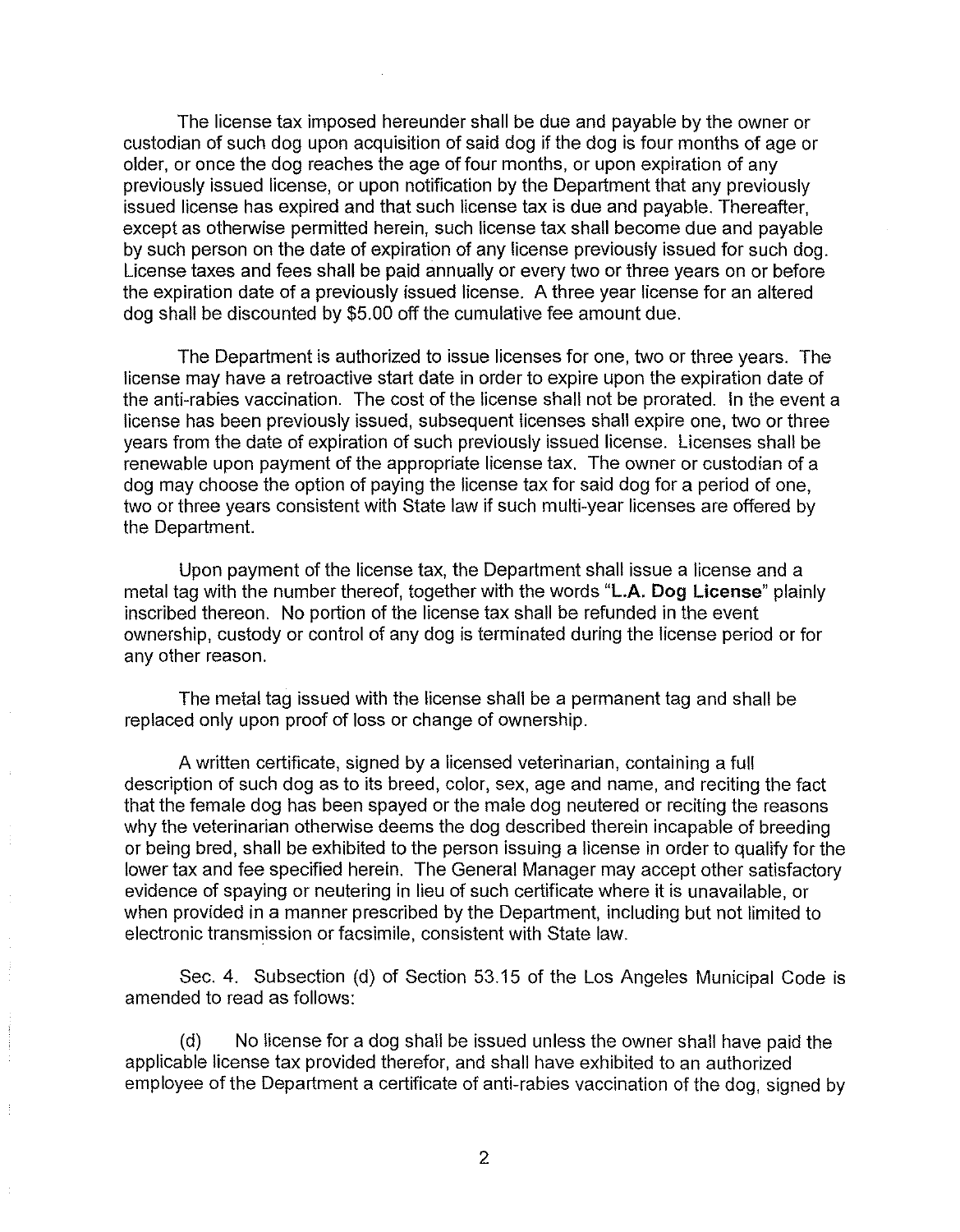a duly licensed veterinarian, or provided other satisfactory evidence of current antirabies vaccination in a manner prescribed by the Department, including but not limited to electronic transmission or facsimile, consistent with State law, except as provided in Section 53.52 of this Article.

Notwithstanding the provisions of Subsection (a) of this Section, any license issued by the Department shall expire on the date upon which the anti-rabies vaccination ceases to immunize the dog for which the license has been issued. A license may be issued for one, two or three years, and commence retroactively in order to expire on the expiration date of the anti-rabies vaccination. The cost for such retroactive license shall not be prorated. In the event such immunization ceases to be effective prior to the expiration of the license, the owner shall be notified in writing that the license is not valid, at the address last known to the Department prior to the date upon which the immunization ceases to be effective. Said license may become valid for the balance of the licensing period, without payment of any additional tax, upon presentation to the Department of a new certificate of vaccination or other satisfactory evidence of a current anti-rabies vaccination showing effective immunization for the balance of such licensing period. For licenses issued before the effective date of this Subsection, in order to align the expiration date of the license and the expiration date of the anti-rabies vaccination, the Department may extend the license period for a dog license in less than a one year increment and charge a pro-rated amount therefor.

Sec. 5. Subsection (f) of Section 53.15 of the Los Angeles Municipal Code is amended to read as follows:

(f) The Department shall issue one license at 50% of the current altered license tax for one dog to any disabled individual or to any individual 62 years of age or older who owns and maintains said dog, provided that the combined adjusted gross income of all members of the household in which such individual resides is less than the "very low income" limitation for residents of the City of Los Angeles, as determined by the United States Housing Act of 1937, as amended, using the figure in effect on the preceding first day of April as published by the United States Department of Housing and Urban Development.

For the purpose of this Subsection, an individual shall be considered to be disabled if he or she meets the definition promulgated by the California Fair Employment and Housing Act or by the United States Department of Labor.

The dog for which application for a discounted license is made must be a spayed female, a neutered male, or a dog certified by a licensed veterinarian to be incapable of breeding or being bred. Evidence that a dog is spayed or neutered, or incapable of breeding or being bred shall be provided by the owner to the Department in the same manner and form as it is specified in Subsection (a) of this Section.

No individual may apply for, be issued, or possess more than one discounted license provided for by this Subsection at any given time, and no more than one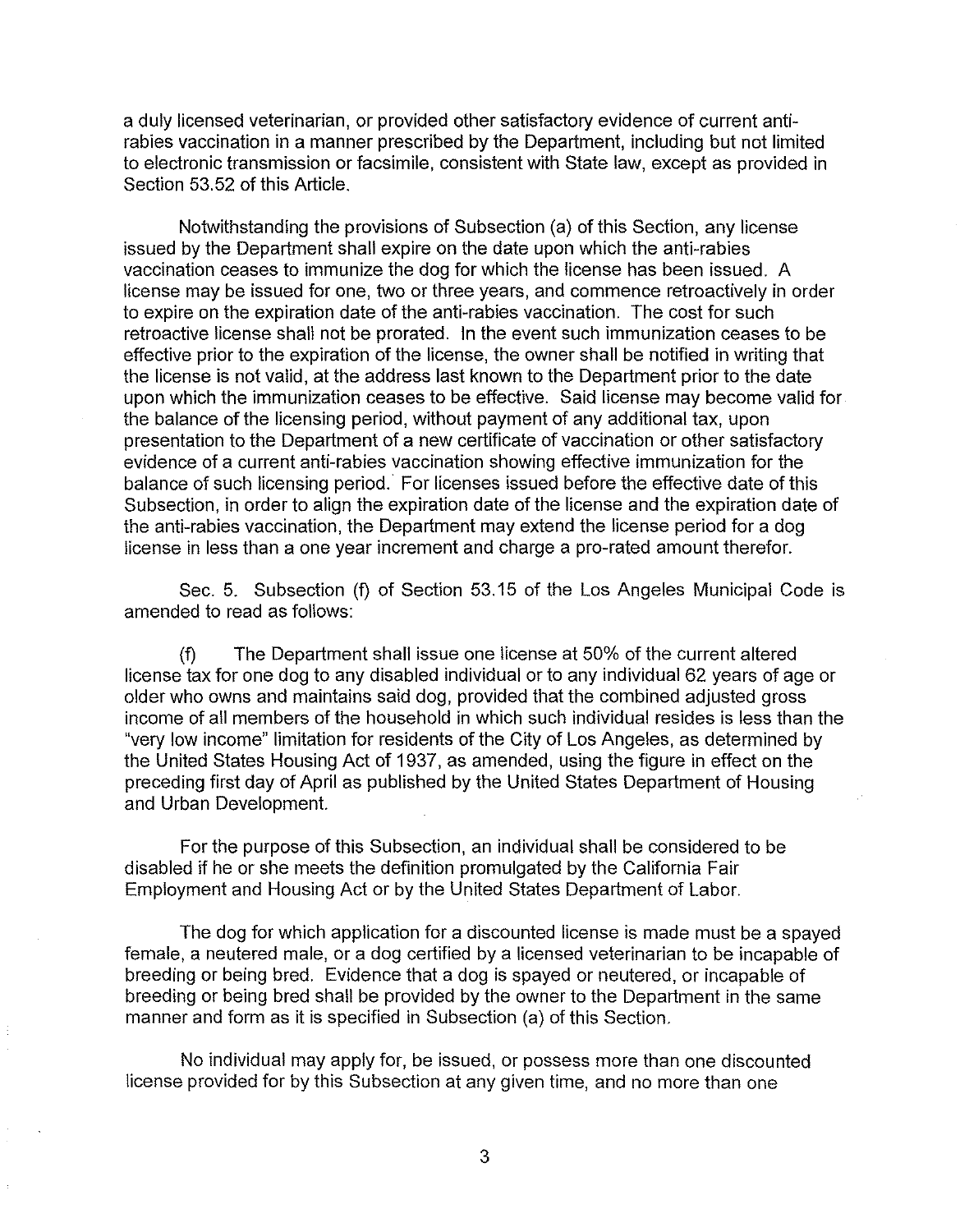discounted license per household shall be issued. The provisions of this Subsection shall not eliminate the duty of any individual to apply for and obtain a license for each dog owned by said individual.

Any individual who is entitled to a discounted license under the provisions of this Subsection may file an application with the Department for such a license. The license shall be automatically rendered invalid by any change in ownership of said dog. It shall be a misdemeanor for any person to knowingly receive the benefits of the discounted license provided for by this Subsection when the basis for such a discounted license either does not exist or ceases to exist.

Sec. 6. Subsection (g) is added to Section 53.15 of the Los Angeles Municipal Code to read as follows:

(g) Puppy certificate. For a dog under the age of four months old, the Department shall, in addition to any other fees charged at the time the dog is adopted by the Department, charge an amount equal to the annual license tax and fee for a spayed or neutered dog and issue a puppy certificate for such dog. The puppy certificate shall expire when the dog is four months old. Within 45 days of the expiration date of the certificate, if the Department is provided with satisfactory evidence that the dog has been sterilized and has received an anti-rabies vaccination, the owner shall be provided with a valid license at no extra charge. The one year license shall expire on the expiration date of the anti-rabies vaccination. Any person adopting or purchasing a dog from any other source may also purchase a puppy certificate from the Department or from any person or organization authorized by the Department to issue a puppy certificate.

Sec. 7. Subsection (h) is added to Section 53.15 of the Los Angeles Municipal Code to read as follows:

(h) Late fees. If the license tax imposed hereunder is not paid within 30 days of the time required hereunder, a late fee of \$20.00 for a sterilized dog or \$100.00 for an unsterilized or intact dog or such other amount as determined by the Board of Animal Services Commissioners and approved by the City Council, shall be due and payable in addition to any other civil or criminal penalties imposed by this Article. A \$25.00 field collection fee or such other amount as determined by the Board of Animal Services Commissioners and approved by the City Council, shall be due and payable when the tax for a license is collected at the property where the dog or dogs are maintained following previous notice to the owner by the Department.

Sec. 8. Subsection (i) is added to Section 53.15 of the Los Angeles Municipal Code to read as follows:

(i) The owner of any dog that has not been spayed or neutered and meets one of the exemptions in Section 53.15.2 (b)(2) shall pay a license tax equal to that of an intact dog. In the absence of such immediate proof of exemption, the owner shall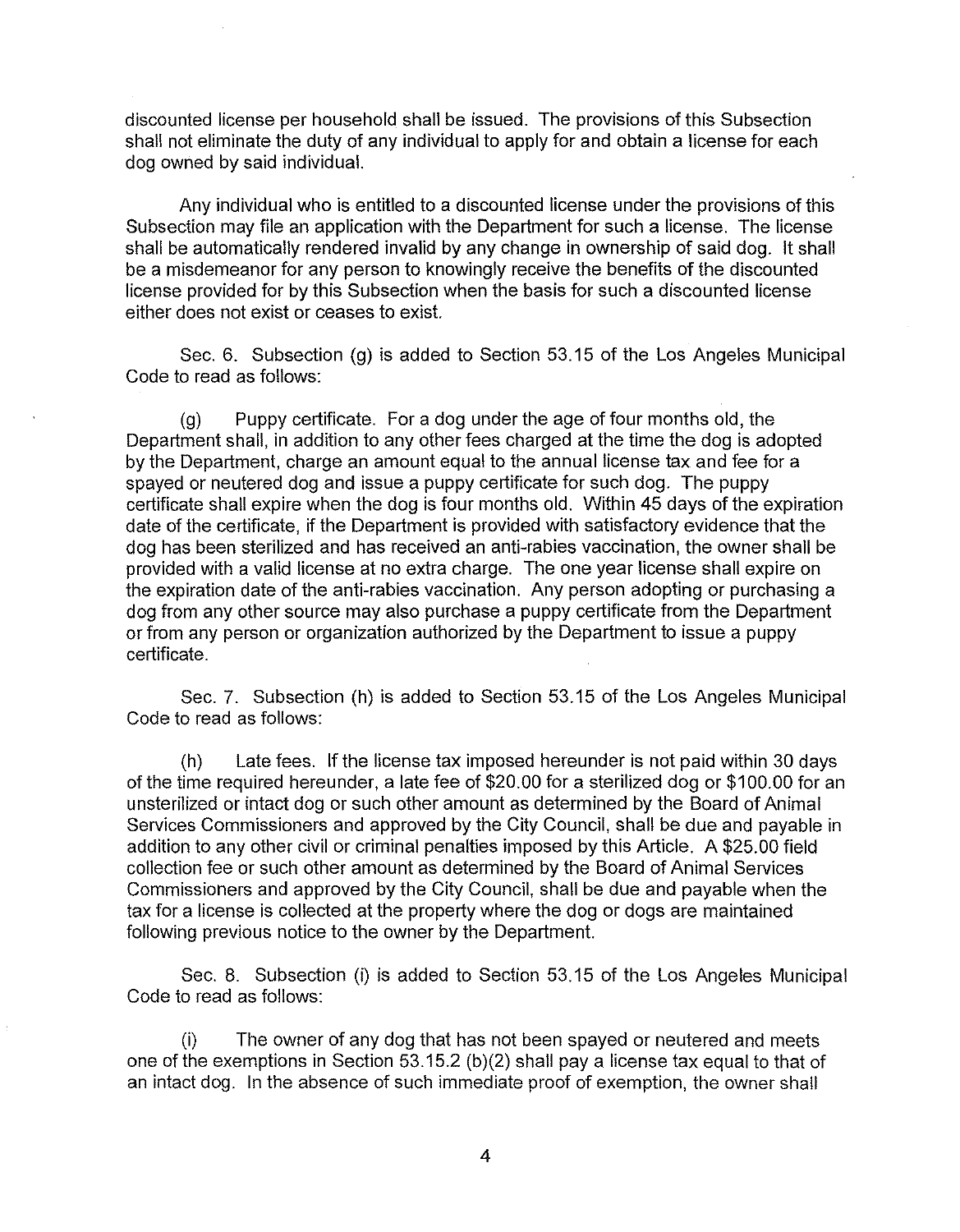enter into an agreement with the Department to provide proof that the dog is exempt and is or will be in compliance with Subdivisions (3) and (4) of Section 53.15.2 (b), or have the dog spayed or neutered and provide satisfactory proof to the Department within 60 days that the dog is exempt in compliance with Section 53.15.2 (b) or that the dog has been spayed or neutered. Failure to provide the required proof shall subject the dog owner or custodian to the penalties enumerated in Section 53.15.2 (b)(7). The license shall not be valid until such satisfactory proof is provided to the Department. No portion of the license tax shall be refunded in the event the dog is spayed or neutered during the license period.

Sec. 9. Section 53.15.3 of the Los Angeles Municipal Code is amended to read as follows:

(a) Any person owning or having custody or control of any dog shall pay, in addition to a license tax, a fee in the sum of \$91.50 for the processing and related costs of issuance of a dog license, except that for spayed female or neutered male dogs, or any dog certified by a licensed veterinarian to be incapable of breeding or being bred, a fee of \$16.50 shall be paid. The provisions of Section 53.15 of this Code with respect to eligibility for the lower license tax specified there shall be equally applicable to eligibility for the lower fee specified in this Section. Any person eligible under the provisions of Section 53.15 of this Code for a lower license tax shall also be eligible for the lower license fee imposed by this Section and any person exempt under the provisions of Section 53.15 of this Code from paying the license tax shall be exempt from paying any the license fee imposed by this Section. License fees shall be paid at the same time and in the same manner as the license tax.

 $(b)$  In the event any dog license tax and fee required by this Article is not paid within 45 days from the date of acquisition of a dog four months of age or older, within 45 days of the dog reaching the age of four months, within 45 days of the date of expiration of any previously issued dog license, within 45 days from the date of mailing of notice to secure a license to the owner or custodian of any previously unlicensed dog, or within 45 days of the expiration date of the anti-rabies vaccination, the owner or custodian may be subject to a criminal citation or an administrative penalty in the amount of \$250.00 for the first violation, \$500 for the second violation and \$1000.00 for the third violation through an Administrative Code Enforcement program established by ordinance. A violation of the license requirement of this Article may also be prosecuted as a misdemeanor.

Sec. 10. Section 53.15.4 of the Los Angeles Municipal Code is amended to read as follows:

### **SEC. 53.15.4. VETERINARIANS AND OTHERS AUTHORIZED TO DISTRIBUTE DOG LICENSE APPLICATIONS OR SELL DOG LICENSES.**

(a) The Department may authorize a duly licensed California veterinarian, pet hospital, pet store, licensed kennel or any duly licensed person engaged in the business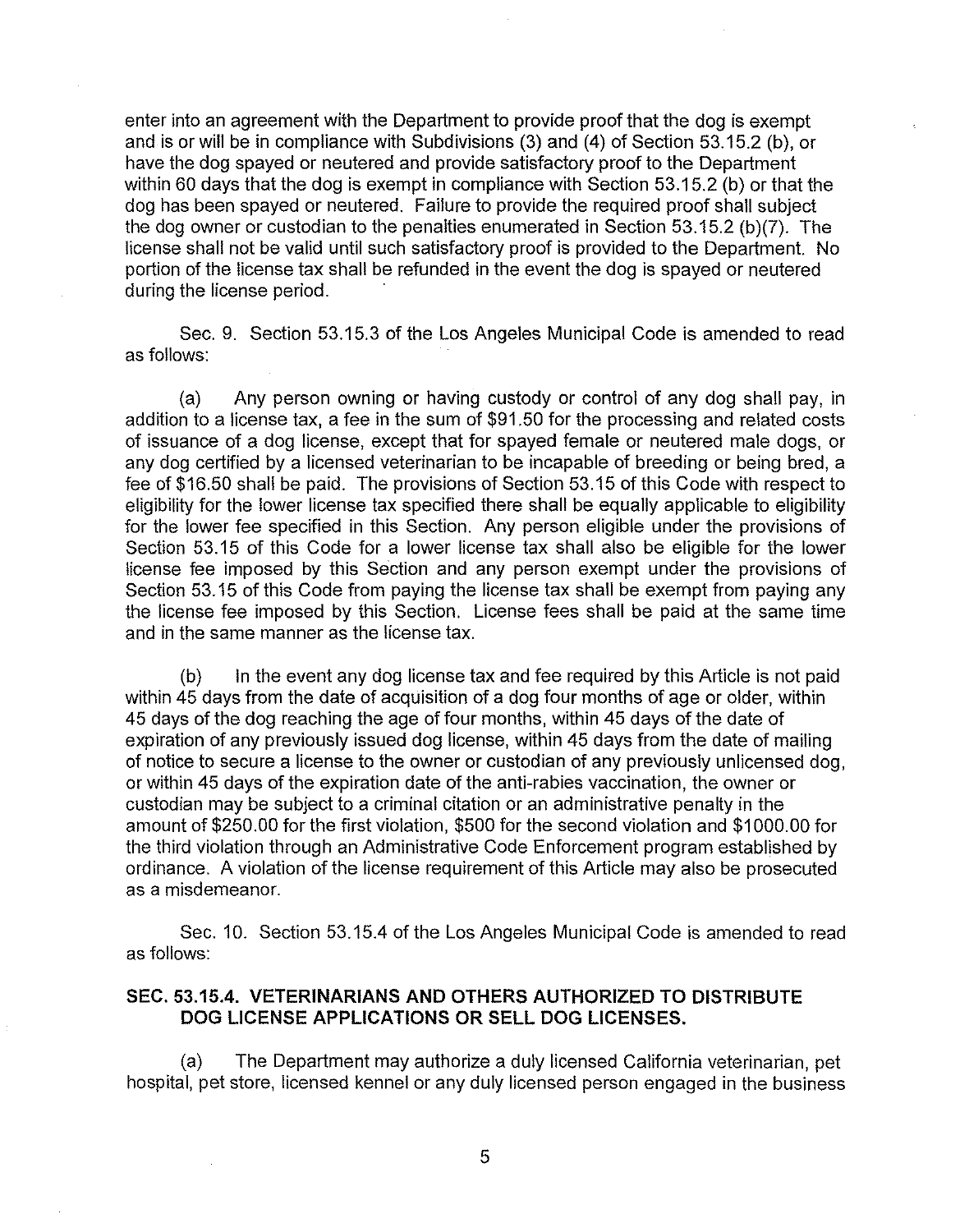of breeding, selling or otherwise transferring the ownership of dogs, to distribute dog license applications or puppy certificate applications to persons residing in the City of Los Angeles, and be paid for such services a sum not to exceed \$2.00 or such other amount as determined by the Board of Animal Services Commissioners and approved by the City Council, for each application processed and license issued by the Department

(b) The Department may also authorize a duly licensed California veterinarian, pet hospital, pet store, licensed kennel or any duly licensed person engaged in the business of breeding, selling or otherwise transferring the ownership of dogs, to sell dog licenses or puppy certificates to persons residing in the City of Los Angeles and be paid for such services by entering into an agreement with the Department establishing the conditions of such sale. The amount to be paid for such services shall not exceed \$2.00 or such other amount as determined by the Board of Animal Services Commissioners and approved by the City Council.

Sec. 11. Section 53.16 of the Los Angeles Municipal Code is hereby repealed.

Sec. 12. Section 53.27 of the Los Angeles Municipal Code is amended to read as follows:

The owner or operator of any dog hospital or pet shop, and any person engaged in the business of breeding dogs or a veterinarian who sells, gives away or in any manner causes the ownership or permanent possession of any dog, whether over four (4) months of age or not, to be transferred to any person, shall notify in writing the Department of that fact within five (5) days after the date of such sale or transfer. Such notice shall state the kind of dog, the name of such dog, if any, and the name, address, telephone number and if known, the electronic mail address, of the person to whom such dog has been sold or transferred.

Sec. 13. Section 53.53 of the Los Angeles Municipal Code is amended to read as follows:

Each duly licensed veterinarian, after vaccinating any dog, shall sign a certificate containing the following information:

1. The name and address of the owner or custodian of the vaccinated dog;

2. The kind of vaccine used and the date of the vaccination;

3. The year and serial number of the dog tag;

4. The breed, age, color and sex of the vaccinated dog; and

5. Such other information as the General Manager may require or such other information as may be required by State law.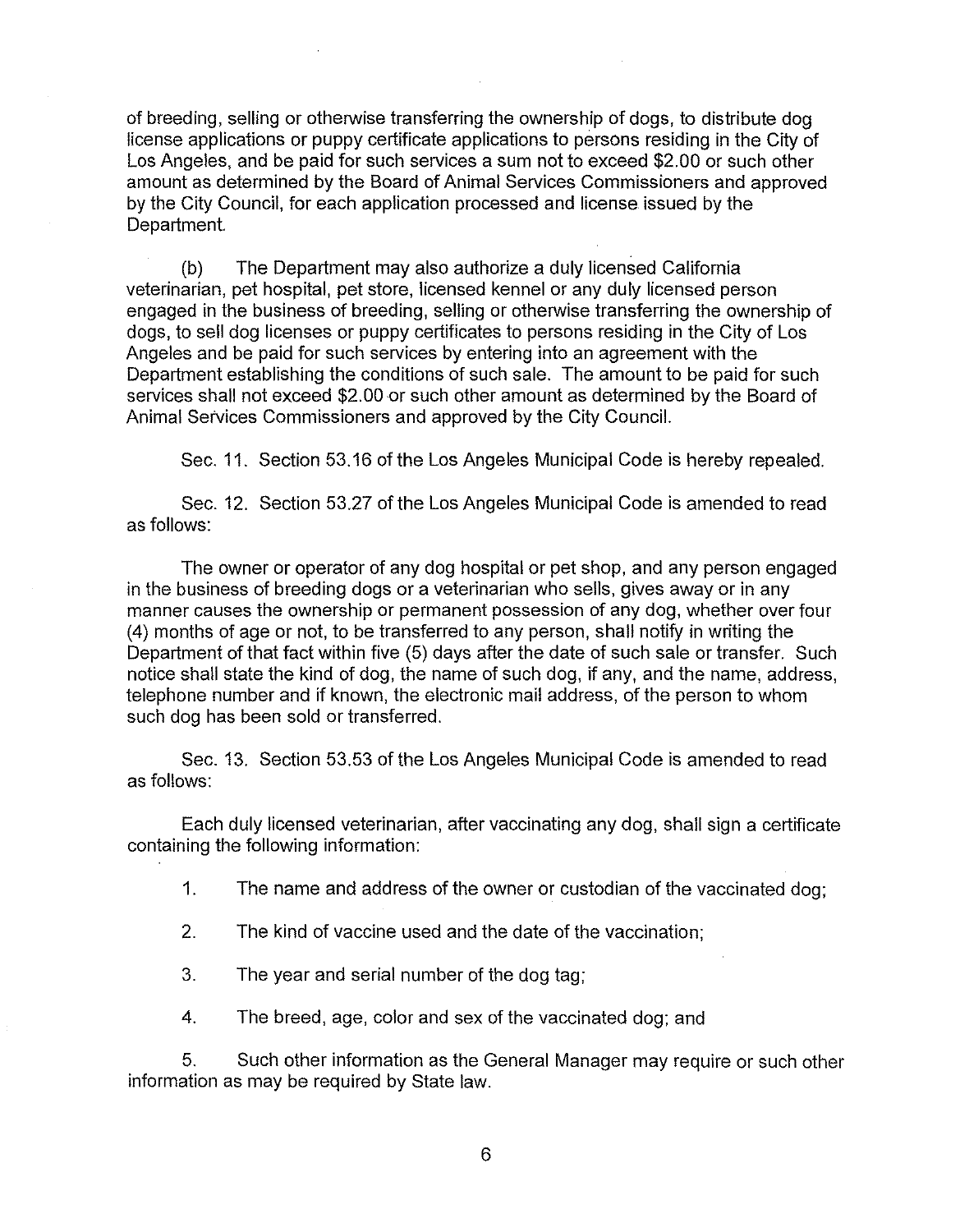The veterinarian shall immediately present one copy of the rabies vaccination documentation to the owner of the vaccinated dog. A second copy shall be forwarded to the Department of Animal Services within five (5) calendar days after the end of the month in which the vaccination was administered, on a form and in a manner prescribed by the Department, including but not limited to electronic transmission or facsimile, consistent with State law. A copy of the certificate shall also be retained by the veterinarian.

Sec. 14. Section 53.54 of the Los Angeles Municipal Code is amended to read as follows:

### **SEC. 53.54. VACCINATION CERTIFICATES, PROOF OF STERILIZATION AND OTHER PROOF TO BE RETAINED BY OWNER.**

A copy of the vaccination certificate or other proof of vaccination and proof of sterilization or proof of exemption from sterilization, in a form acceptable to the Department, shall be retained by the owner or custodian of any dog and where applicable, for any cat, for inspection by the authorized representatives of the Department.